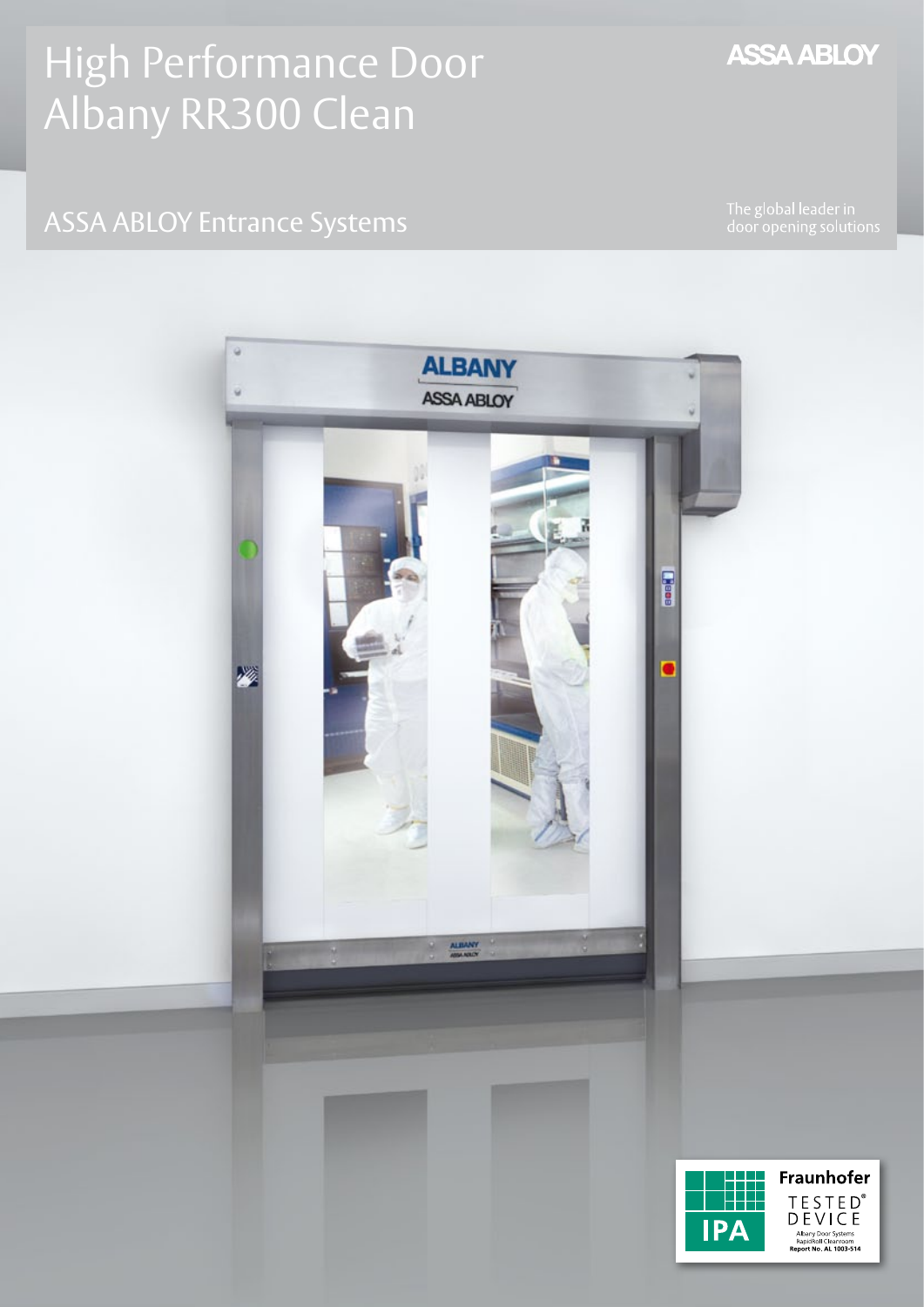# Albany RR300 Clean

- Cleanroom suitability certified by Fraunhofer Institute
- Fulfils international standards and guidelines for cleanroom applications in accordance with DIN EN ISO 14644-1 and GMP
- ISO Class 5, GMP Class C
- Low particle emission
- Low air exchange thanks to fast opening and closing speed

#### DOOR DESIGN

The entire door (side frame, motor and roll cover, and bottom profile) is made from stainless steel. The smooth surface facilitates easy cleaning and avoids the accumulation of particle deposits.

#### Narrow side columns / minimal gap

The dimensions of the door's side columns are kept to a minimum and allow the door to be installed in confined areas. The extremely small gap of the door curtain guide ensures minimal pressure loss.

#### Cable guide sealing

To prevent pressure losses, the cable guide is integrated and access openings inside the door are sealed.



#### DOOR CURTAIN

The door curtain consists of PVC with white fabric reinforcement strips. Fabric reinforcement strips in a wide variety of RAL colors are available as option.

#### **BOTTOM PROFILE**

There is only a small gap between the bottom profile and the side columns. This minimises the pressure loss when the door is closed.





The door is equipped with an electrical safety contact edge. A contactless prerunning safety photocell is available as option. In addition the door is equipped with a door line photocell which prevents the door from closing when an object is in the doorway.





#### Integrated cable guide

The cables are located in the side columns to provide a smooth surface and avoid surface irregularities that increase particle turbulence.

The supply cables of the pre-running safety photocell and teh electrical safety contact edge are guided reliably by internal cable carrier chain.



ASSA ABLOY, Besam, Crawford, Megadoor and Albany, as words and logos, are examples of trademarks owned by ASSA ABLOY Entrance Systems or companies within the ASSA ABLOY Group.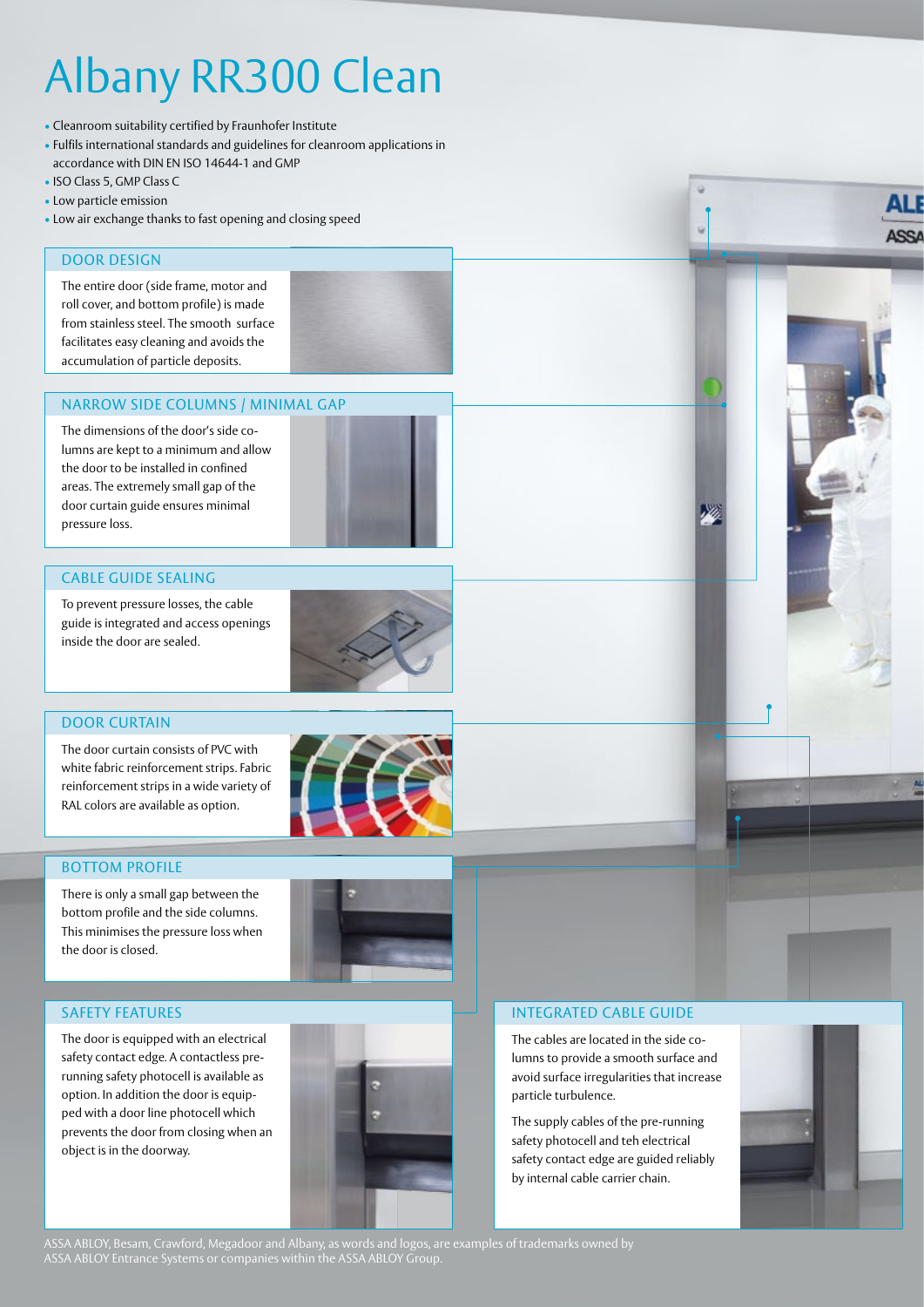



#### Integrated traffic light in the side columns

It is possible to signal the movement of the door via a traffic light system which can be inserted into either both side columns or just one side column.

A yellow flashing light, a stationary red/green light is available or a traffic light in separate stainless steel housing could be installed opposite. A red/ green traffic light with recognition of directin is possible.



door control system in case of a power failure. UPS error and diagnostic messages are indicated by LEDs.

#### Contactless actuator

An optional contactless actuator is available for fast, hygienic opening.



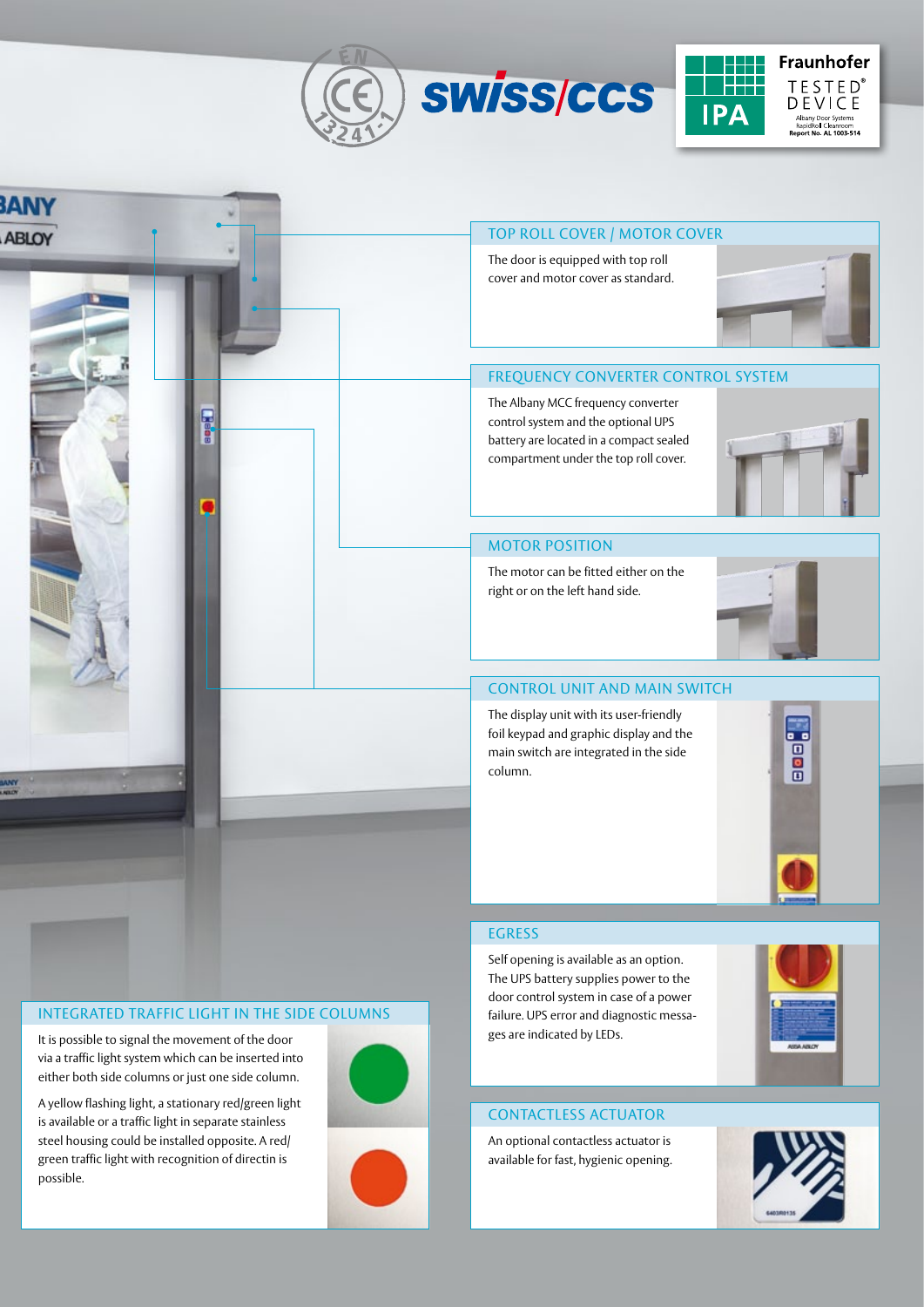## Cleanroom Door Albany RR300 Clean

Production in a controlled environment, such as a cleanroom environment, is common practice in many industries. Some examples are medical applications, pharmaceutical production, research, electronics production, semiconductor production, and space flight. All components used in cleanrooms are subject to stringent requirements. Particularly in these areas, it is important to keep the production stations clean. In this connection, doors as components of cleanroom areas must prevent undesired air exchange and the uncontrolled entry of airborne particles.

For this area, the Albany RR300 Clean is used. This is the first door that as been tested by the Fraunhofer Institute for cleanroom suitability.

#### Advantages of the Albany RR300 Clean high Performance Roller Door

- Well suited to cleanroom isolation in accordance with DIN EN ISO 14644-1 Class 5
- Provides high air-tightness and keeps the pressure drop through the closed door at a minimum
- Fast opening and closing ensures very low air loss and minimize air exchange, which results in a low filter burden and increased cleanroom cost-effectiveness
- Smooth surface allows easy cleaning
- Design in accordance with GMP Class C
- Integrated cable guide for a smooth overall surface
- Contactless actuator (optional) enables fast, hygienic opening with a simple hand motion
- Integrated traffic light (optional)

#### **DESIGN**

Side frames, top roll and motor cover and the bottom profile are made from stainless steel (V2A). The cable guide is integrated. Gaskets and sealings to minimize air leakage.

#### DOOR CURTAIN

The door curtain is made from clear PVC with vertical white fabric reinforcement strips. Other versions with fabric reinforcement strips in a wide variety of RAL colors are available as option.

#### DRIVE UNIT

The drive unit is a geared brake motor. It can be fitted on the right or left.

#### CONTROL SYSTEM

The door is equipped with the frequency converter control system Albany MCC, which supports a wide range of speeds, supply voltages and options for connecting control and safety devices. The Albany MCC system is integrated in the overall structure under the roll cover. The display unit and main switch are located in the side column.

#### Egress options

The control system Albany MCC can be equipped with a UPS battery for emergency operation after a power failure, a number of times.

#### SAFETY FEATURES

The door is designed according to the Workplace Directive of the UVV regulations and the harmonized CE Guidelines indluding the EN 13241-1.

#### INdication of Risks

The security of the door is designed for normal use corresponding to the harmonized CE-Guidelines. In addition to this, difficult environmental conditions may affect the proper use of cleanroom doors. In this connection, we recommend that you consult our local sales engineers for expert advice on specific situations.

#### Technical Data

| Place of installation                                                                               | Suitable for cleanrooms with<br>pressure differences up to<br>50 Pa   |
|-----------------------------------------------------------------------------------------------------|-----------------------------------------------------------------------|
| Cleanroom class                                                                                     | ISO Class 5 - EN 14644-1                                              |
| <b>GMP</b>                                                                                          | Class C                                                               |
| Leckage<br>(door size<br>1500 x 2000 mm)                                                            | $20 \text{ m}^3$ /h<br>at a pressure difference of<br>25 Pa           |
| Door dimensions                                                                                     | For details please see                                                |
| (DW min./max.)<br>(DH min./max.)<br>DW min. and DH min. with<br><b>UPS</b>                          | general drawing<br>1000 / 3500 mm<br>1000 / 3500 mm<br>1500 / 1000 mm |
| Opening direction                                                                                   | vertical                                                              |
| Drive unit                                                                                          | electrical                                                            |
| Surface                                                                                             |                                                                       |
| Side frame                                                                                          | Stainless steel V2A                                                   |
| Bottom profile                                                                                      | Stainless steel V2A                                                   |
| Top roll cover                                                                                      | Stainless steel V2A                                                   |
| Motor cover                                                                                         | Stainless steel V2A                                                   |
| Door curtain                                                                                        |                                                                       |
| PVC with white<br>reinforcement strips                                                              | ✓                                                                     |
| PVC with colored<br>reinforcement strips                                                            |                                                                       |
| Control systems / Drive unit                                                                        |                                                                       |
| Albany MCC                                                                                          | ✓                                                                     |
| Albany MCC with UPS                                                                                 |                                                                       |
| Motor power                                                                                         | 0,75 kW                                                               |
| Open/close up to max.                                                                               | $2.0$ / 1.0 m/s                                                       |
| Fuse protection <sup>1)</sup>                                                                       | 10A                                                                   |
| Control voltage                                                                                     | <b>24 V DC</b>                                                        |
| Protection                                                                                          | <b>IP 55</b>                                                          |
| AC mains connection <sup>2)</sup>                                                                   | $3 L/(N)$ PE<br>380/400/415/440/480V;<br>50/60 Hz                     |
| Additional opening heights                                                                          |                                                                       |
| Potential-free contacts                                                                             |                                                                       |
| max. 250 V                                                                                          |                                                                       |
| Safety                                                                                              |                                                                       |
| Electric safety contact edge                                                                        | ✓                                                                     |
| Door line photocell                                                                                 |                                                                       |
| Pre-running safety<br>photocell                                                                     |                                                                       |
| Fall down protection                                                                                | via drive                                                             |
| Automatic egress                                                                                    | with Albany MCC and UPS                                               |
| Manual activation with an<br>emergency crank handle                                                 | ✓                                                                     |
| Traffic light function                                                                              |                                                                       |
| Without direction<br>detection                                                                      | <b>24 V DC</b>                                                        |
| With direction detection                                                                            | <b>24 V DC</b>                                                        |
| Flashing alarm light                                                                                | 24 V DC                                                               |
| Albany MCC error message                                                                            | Text message                                                          |
| UPS error message                                                                                   | LEDs                                                                  |
| 1) 10 A preferred, 16 A max.<br>Option<br>2) External transformer required<br>$\checkmark$ Standard |                                                                       |

for 220/230/500 V

– not available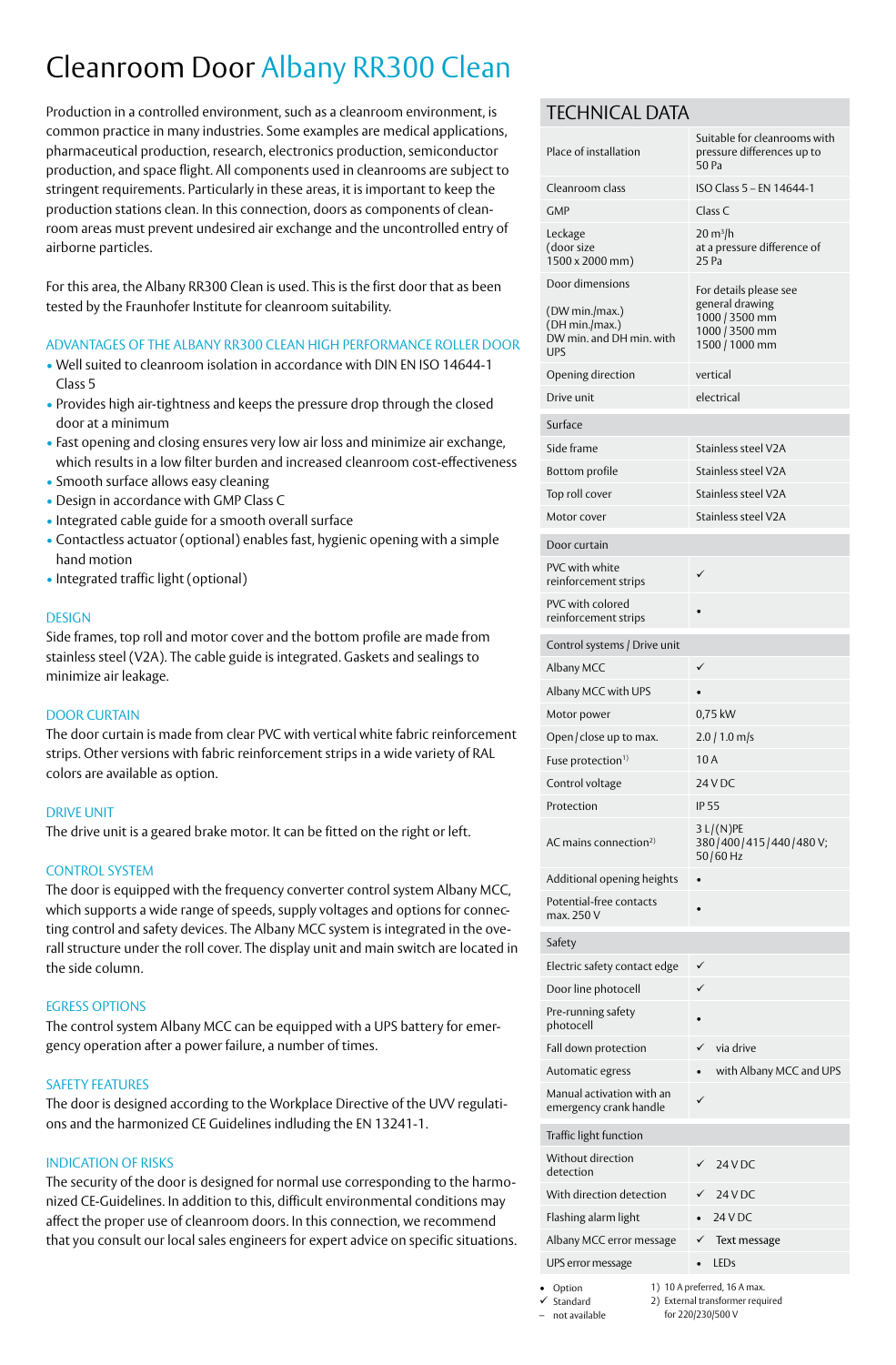## General drawing/ Fixing Plan Albany RR300 Clean



DW+40

9200R0002/ Date: 04.05.2010